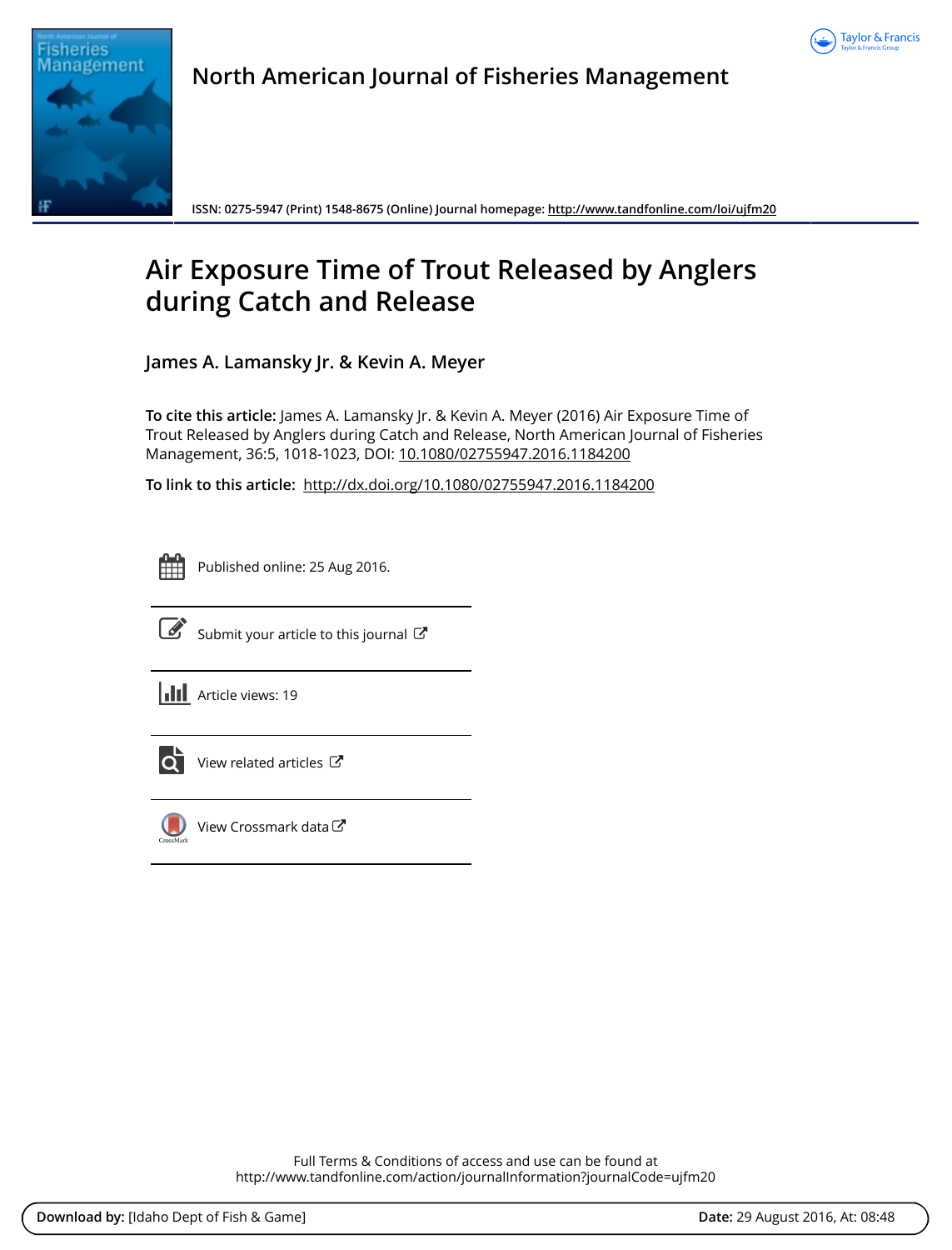MANAGEMENT BRIEF

## Air Exposure Time of Trout Released by Anglers during Catch and Release

### James A. Lamansky Jr.[\\*](#page-1-0) and Kevin A. Meyer

Idaho Department of Fish and Game, Nampa Research, 1414 East Locust Lane, Nampa, Idaho 83686, USA

#### **Abstract**

Research of catch-and-release fishing has included air exposure time as a contributing factor in the lethal and sublethal impacts to fish. However, to our knowledge, no studies have observed the amount of time anglers actually expose fish to air when recreationally fishing. We observed 280 anglers on several waters where catch and release was commonly practiced for trout and timed how long they exposed trout to air before releasing them back to the water. We also noted several angling characteristics to evaluate whether they influenced air exposure times, including the type of gear (fly, lure, bait), fishing on foot or from a boat, handling method (hand, net), and a subjective measure of trout size (small, medium, large). The longest continuous interval that anglers exposed trout to air averaged 26.1 s (range, 0–160 s), and only 4% of the anglers held fish out of the water continuously for >60 s. Total air exposure averaged 29.4 s, ranged from 0 to 165 s, and differed from the longest air exposure by only 3.3 s because most of the released trout (78%) were held out of the water only one time. Anglers who handled trout by hand (rather than using a landing net) and used flies (rather than bait or lures) held fish out of water for less time. Larger trout were exposed to air longer  $(\bar{x} =$ 36.0 s) than small ( $\bar{x}$  = 22.5 s) or medium-sized ( $\bar{x}$  = 27.1 s) trout. However, no angling characteristic increased air exposure by more than 14 s. Fight time averaged 53.0 s and ranged from 7 to 128 s. We conclude that from an air exposure perspective, most of the trout released by anglers in our study were not exposed to air for times that would cause mortality or substantively increase sublethal effects from catch and release.

The concept of catch-and-release fishing was first publicized in 1952 in a sports magazine by Hazzard [\(1952](#page-6-0)), who termed the practice "fishing for fun." In 1954, several streams in Great Smoky Mountains National Park were placed under fishingfor-fun regulations that required anglers to release all (or most) of the fish they caught, with the idea that they could be caught again later. Within several years, catch rates increased dramatically and those streams were opened to year-round fishing for fun (Thompson [1958](#page-6-1); Lennon and Parker [1960\)](#page-6-2). Soon thereafter, Stroud ([1964\)](#page-6-3) suggested that a better term—"catch and release"—be used for the management approach that requires anglers to release the fish they catch, and the catchand-release nomenclature was quickly adopted across the country (Barnhart [1989\)](#page-5-0). Catch-and-release regulations are now a common management approach to provide public angling opportunities in fisheries that would otherwise be vulnerable to overharvest. Many of the most popular and renowned fisheries in the United States are now managed with catch-and-release regulations that are often referred to as special regulations.

Special regulations that require the release of all or some portion of the catch are effective only to the extent that the hooking mortality rates of fish that are caught and released are low. Previous research has focused on a variety of factors that could influence mortality rates or have sublethal effects on fish that are released (reviewed in Muoneke and Childress [1994](#page-6-4) and Bartholomew and Bohnsack [2005\)](#page-5-1), such as (1) deep hooking (Mason and Hunt [1967](#page-6-5); Schill [1996](#page-6-6); Fobert et al. [2009](#page-6-7)), (2) types of hooks used (Cooke et al. [2003a,](#page-6-8) [2003b;](#page-6-9) Aalbers et al. [2004](#page-5-2); Graves and Horodysky [2008;](#page-6-10) High and Meyer [2014\)](#page-6-11), (3) bait or artificial lures (Hulbert and Engstrom-Heg [1980](#page-6-12); Payer et al. [1989;](#page-6-13) Schisler and Bergerson [1996](#page-6-14)), (4) exercise stress (Wood et al. [1983](#page-6-15)), (5) vulnerability to predation (Danylchuk et al. [2007\)](#page-6-16), (6) types of landing nets (Barthel et al. [2003](#page-5-3)), and (7) air exposure during release (Ferguson and Tufts [1992;](#page-6-17) Davis and Parker [2004;](#page-6-18) Gingerich et al. [2007;](#page-6-19) Thompson et al. [2008](#page-6-20)). The general findings from these studies are that (1) when fish are deeply hooked, mortality increases; (2) when the hook is removed from deeply hooked fish, mortality increases; and (3) quickly and efficiently releasing fish reduces mortality and stress on the fish. Despite these generalizations, the effect of air exposure on mortality deserves further attention (Cooke et al. [2013](#page-6-21)).

<span id="page-1-0"></span><sup>\*</sup>Corresponding author: tony.lamansky@idfg.idaho.gov Received October 9, 2015; accepted April 18, 2016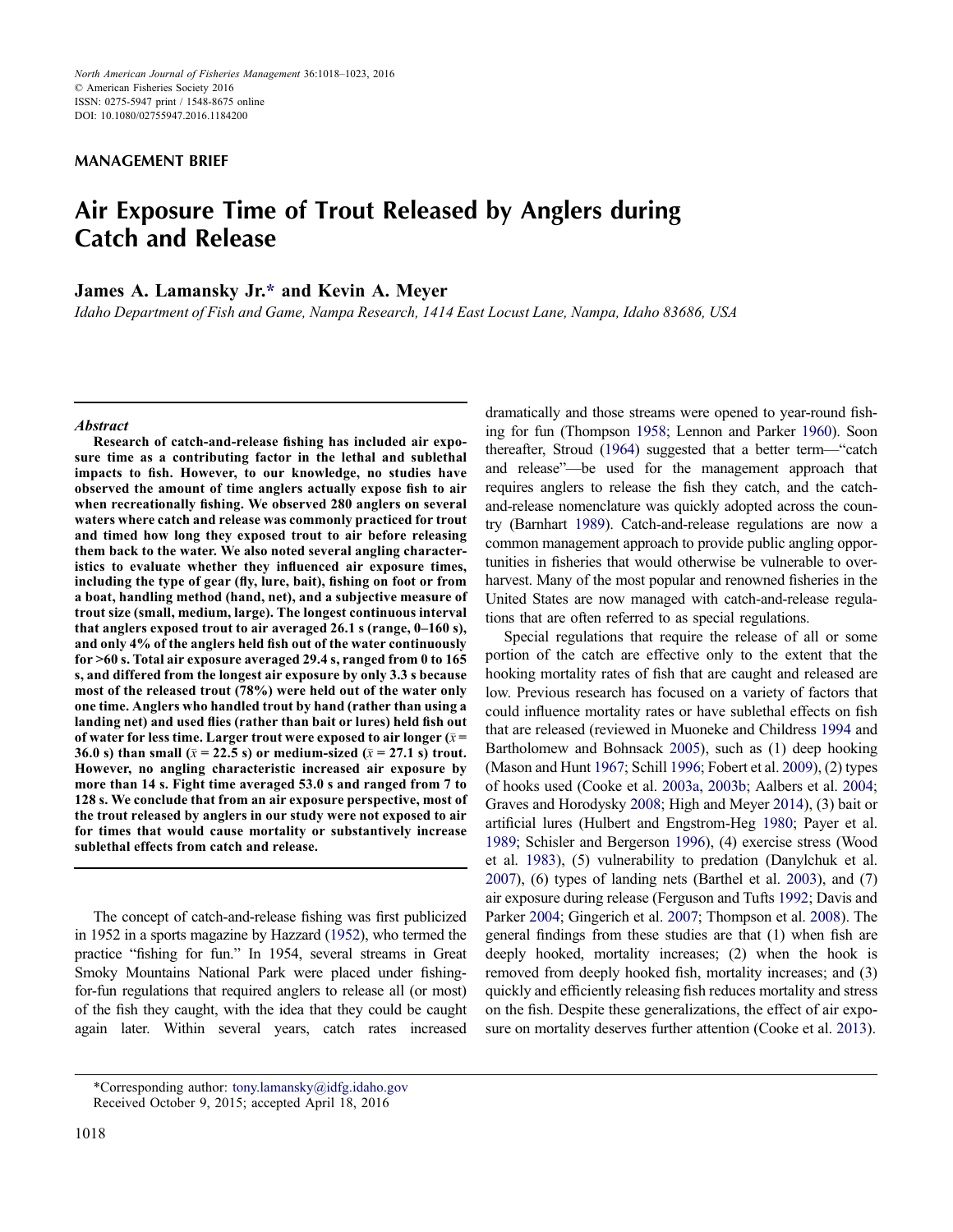In response to research suggesting that air exposure increases mortality and stress to fish, some nongovernmental conservation and fishing organizations have recently begun requesting that management agencies implement regulations to prohibit anglers from exposing fish to the air prior to release. Requests for regulations limiting air exposure are related to the perceptions that air exposure of fish caught and released by anglers is sufficient to increase mortality and sublethal effects (Cook et al. [2015](#page-6-22)). However, the time anglers actually expose fish to air while practicing catch-and-release fishing is largely unknown. For trout, the few previous studies measuring air exposure used data from the researchers themselves or from anglers who were aware that they were being evaluated (e.g., Donaldson et al. [2011;](#page-6-23) Landsman 2011). Such awareness could alter anglers' behavior, resulting in biased information (Cooke et al. [2013\)](#page-6-21). Several lab studies controlled air exposure by holding trout out of water for set, categorical time periods (Ferguson and Tufts [1992](#page-6-17); Davis and Parker [2004;](#page-6-18) Arlinghaus and Hallerman [2007](#page-5-4)) that may not represent real-world situations. We could not find any previously published studies where researchers, observing anglers who were recreationally fishing on their own, directly measured air exposure time for caught-and-released trout. Available evidence indicates that air exposure times  $\leq 180$  s result in low rates ( $\leq 3\%$ ) of incidental mortality (Schisler and Bergerson [1996](#page-6-14); Schreer et al. [2005](#page-6-24)); consequently, population-level effects may be negligible if anglers rarely expose individual fish to air for longer time periods. Therefore, we discretely observed anglers fishing on several lentic and lotic waters in Idaho and Oregon to evaluate the amount of time they exposed trout to air while practicing catch-and-release fishing. We also evaluated the influence that several angling characteristics (i.e., gear type, angling location, landing method) and fish size had on air exposure times.

#### METHODS

We conducted angler observations from June through October 2014 on two lotic waters (Silver Creek in Idaho and the Owyhee River in Oregon) and three lentic waters (Henrys Lake, Chesterfield Reservoir, and Horsethief Reservoir, all in Idaho). Trout species present varied by water but included Rainbow Trout Oncorhynchus mykiss, Brown Trout Salmo Trutta, Brook Trout Salvelinus fontinalis, Cutthroat Trout O.  $clarkii$ , and Cutthroat Trout  $\times$  Rainbow Trout hybrids [\(Table 1](#page-2-0)). Gear restrictions and harvest regulations also varied between waters [\(Table 1\)](#page-2-0).

We discretely observed trout anglers fishing and measured the time anglers exposed fish to the air after landing a fish. Observations of trout anglers were made from covert locations so that anglers were unaware of our presence. However, locations were close enough to provide good visibility, and with the use of binoculars or spotting scopes, landing events were easily observed. Using a stopwatch, we timed each air exposure interval during the handling period and recorded the longest, continuous interval a trout was exposed to air at one time (hereafter, "longest air exposure interval"). In cases where anglers removed and returned trout to the water more than once during the handling period, we summed each individual air exposure interval to record the total amount of time a particular fish was exposed to the air (hereafter, "total air exposure"). We recorded only the first catch-and-release event we were able to observe and time per individual angler to ensure independent observations. We also recorded the time required to land a trout (fight time). Fight time (s) was timed from the moment when an angler hooked a trout until the fish was controlled in hand or a landing net by the angler. Fight time was not recorded for all landed trout because the moment a fish was hooked was often not seen by the observer, who was oftentimes monitoring several anglers at a time. We did not record the entire handling time (i.e., the time from initial to final release).

We recorded several angler and landing characteristics that could influence air exposure during catch-and-release fishing, only including those we could identify from a distance without interviewing the anglers. Characteristics included (1) the type of gear anglers used (fly, bait, or lure), (2) whether anglers were fishing from a boat or on foot (from the bank or wading), and (3) whether fish were landed by hand or using a landing net. We visually estimated the relative size of the trout landed that we categorized as small (approximately <30 cm), medium (approximately 30–45 cm), or large (approximately >45 cm), and also noted whether trout were photographed.

<span id="page-2-0"></span>TABLE 1. The waters, regulations, and species present where air exposure and fight time were recorded for Idaho and Oregon anglers. RBT = Rainbow Trout; BNT = Brown Trout; BKT = Brook Trout; CT = Cutthroat Trout; HYB = Rainbow Trout × Cutthroat Trout hybrids.

|                           | State     | Regulation           |                                                      |                  |            | Species present           |         |  |        |  |
|---------------------------|-----------|----------------------|------------------------------------------------------|------------------|------------|---------------------------|---------|--|--------|--|
| Water                     |           | Catch and<br>release | Gear restriction                                     | Harvest<br>limit | <b>RBT</b> |                           | BNT BKT |  | CT HYB |  |
| Silver Creek              | ID        | Yes                  | Fly-fishing only; single, barbless hook No harvest X |                  |            | $\boldsymbol{\mathrm{X}}$ |         |  |        |  |
| Owyhee River              | <b>OR</b> | Yes (BNT)            | None                                                 | Five fish        | X          | $\boldsymbol{\mathrm{X}}$ |         |  |        |  |
| Henrys Lake               | ID        | No                   | None                                                 | Two fish         |            |                           | X       |  |        |  |
| Chesterfield Reservoir ID |           | No                   | None                                                 | Two fish         | X          |                           |         |  |        |  |
| Horsethief Reservoir      | ID        | No                   | None                                                 | Six fish         | Х          |                           |         |  |        |  |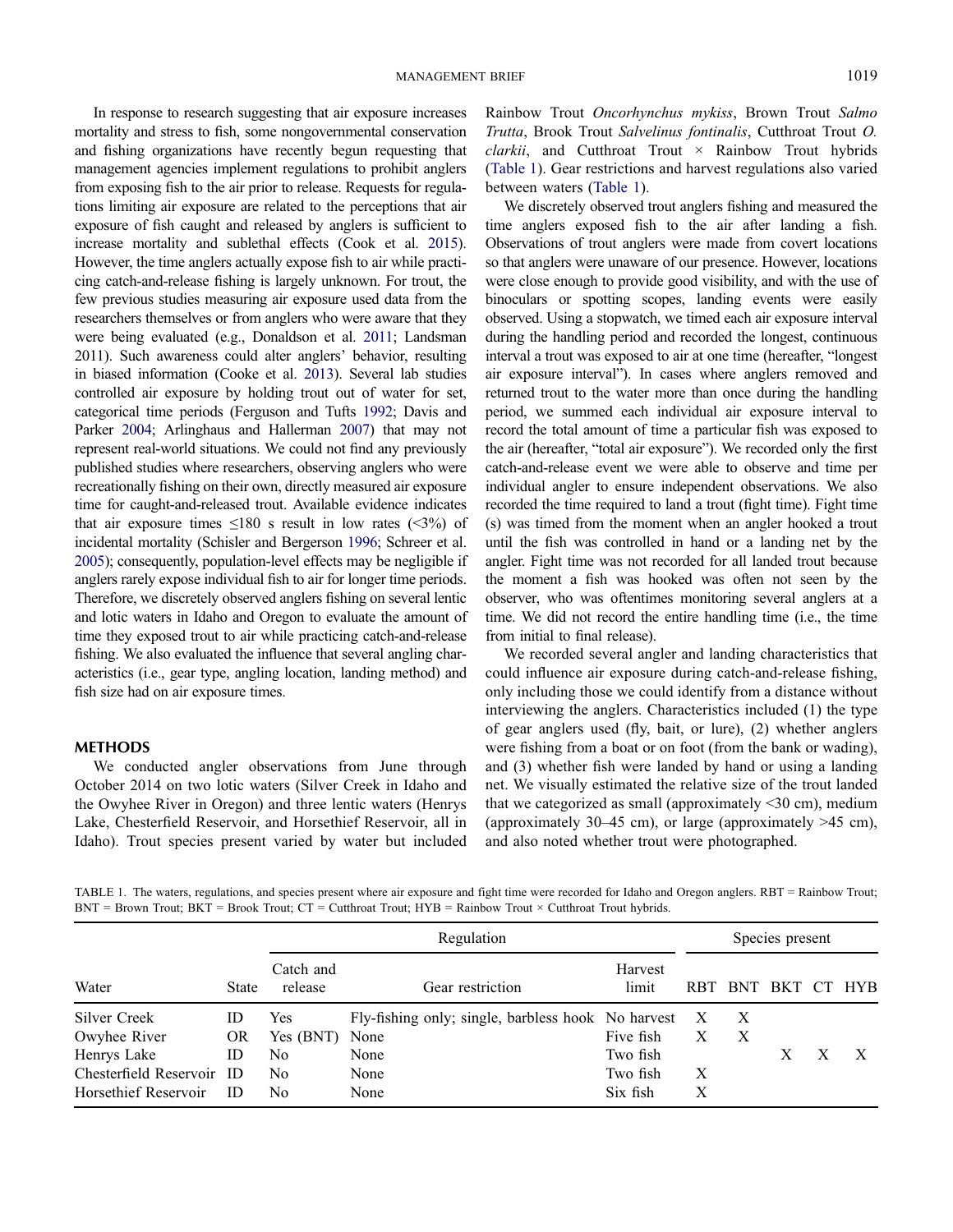We analyzed which factors affected the longest air exposure interval using ANOVA ( $\alpha = 0.05$ ). We calculated the least-squares (LS) mean air exposure (longest air exposure interval only) for the various factors we measured. For those factors with statistically significant results, Tukey's honestly significant difference (HSD) tests were used to identify which levels differed from one another. No difference in the LS mean air exposure was apparent between waters, so all observations were pooled. No first-order interaction terms were significant for air exposure and, therefore, were not included in the final models. We did not develop a model relating fight time to the factors we measured because sample size was too low, but we do report the mean and range of times observed.

#### RESULTS

Across all waters, we observed 280 anglers release landed trout. The longest air exposure interval for landed trout averaged 26.1 s (SE, 1.9) and ranged from 0 to 160 s; only 4% of anglers held fish out of the water for a continuous interval >60 s [\(Figure 1\)](#page-3-0). Total air exposure averaged 29.4 s and ranged from 0 to 165 s. Total air exposure only differed from the longest air exposure interval by 3.3 s because most of the released trout (78%) were only removed from the water one time. Fight time ( $n = 45$ ) averaged 53.0 s (SE, 4.2) and ranged from 7 to 128 s; only 5% of anglers took >119 s to land the trout they hooked.

Significant differences in air exposure were attributed to gear type ( $F = 8.08$ ,  $P < 0.001$ ), landing method ( $F = 15.85$ ,  $P < 0.001$ ), and trout size  $(F = 7.25, P = 0.001)$ ; air exposure time was marginally different between on-foot and boat anglers  $(F = 3.72, P = 0.06;$  [Table 2](#page-4-0)). Tukey's HSD tests revealed that



<span id="page-3-0"></span>FIGURE 1. The percent frequency and percent cumulative frequency of anglers that exposed fish to air for certain times (s) after landing fish during angling. The vertical dashed lines highlight the overall LS mean time that anglers held fish out of water (dots) and the time at which 96% of anglers had exposed fish to air (small dashes).

anglers using a fly ( $\bar{x}$  = 22.2 s [SE, 1.7]) exposed fish to air for less time than bait ( $\bar{x}$  = 29.5 s [SE, 2.3]) or lure anglers ( $\bar{x}$  = 33.8 s [SE, 2.5]; [Figure 2](#page-3-1)). Anglers who released trout by hand exposed fish to air for less time ( $\bar{x}$  = 23.7 s [SE, 1.8]) than those who used a landing net ( $\bar{x}$  = 33.3 s [SE, 1.9]). The relative size of trout landed also influenced air exposure time, with larger fish being exposed to air significantly longer ( $\bar{x}$  = 36.0 s [SE, 2.6]) than medium-sized



<span id="page-3-1"></span>FIGURE 2. The percent frequency of anglers that exposed fish to air for certain times (s) after landing fish during angling (A) using different gear types, (B) on foot or from a boat, (C) using different landing methods, or (D) that landed different-size fish.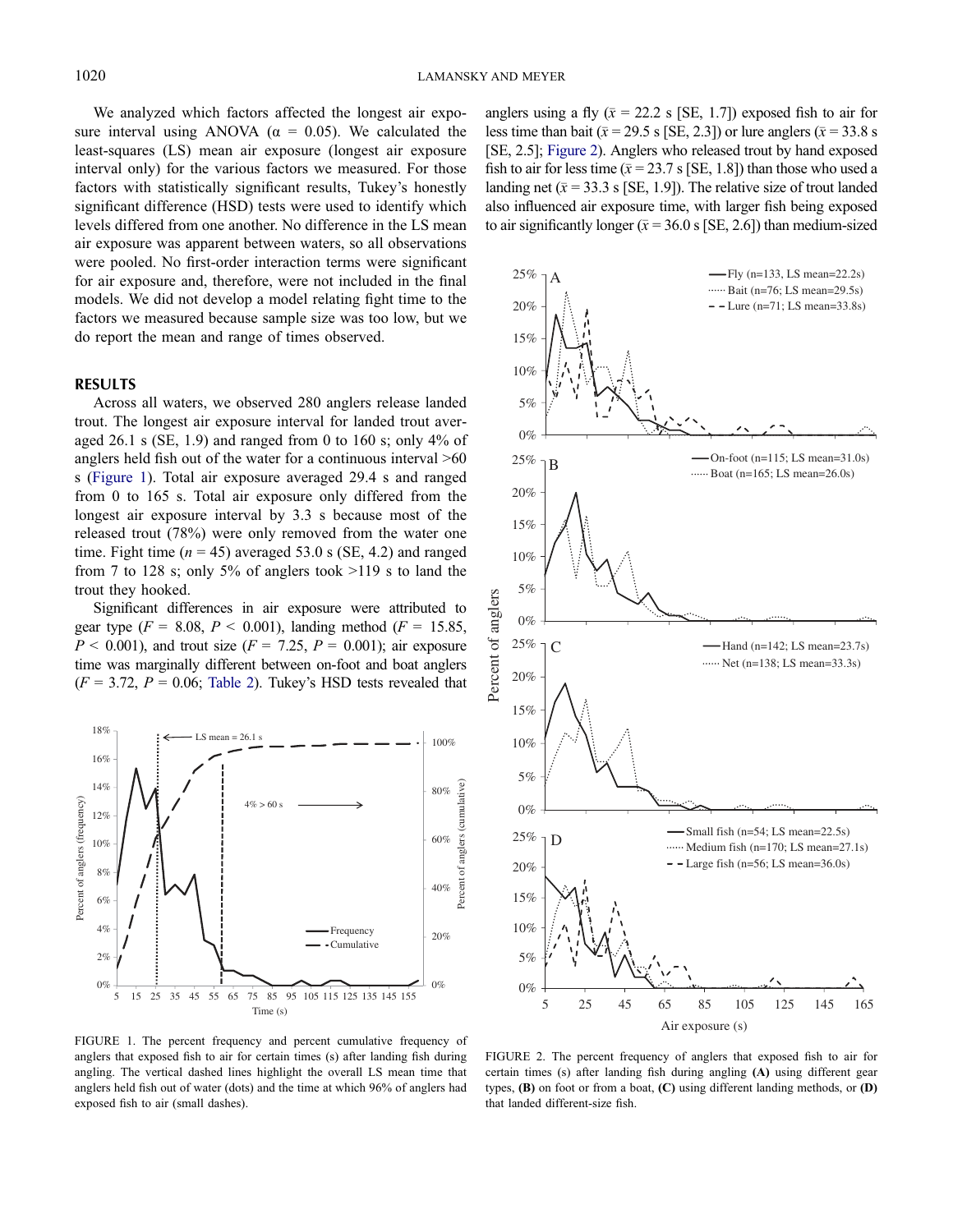| Characteristic | Level   | $\boldsymbol{n}$ | Maximum air exposure (s) |          | <b>ANOVA</b>     |                |                  |       |
|----------------|---------|------------------|--------------------------|----------|------------------|----------------|------------------|-------|
|                |         |                  | LS mean                  | $\rm SE$ | $\boldsymbol{F}$ | df             | $\boldsymbol{P}$ | $R^2$ |
| Gear           |         |                  |                          |          | 8.08             | $\overline{2}$ | < 0.0001         | 0.05  |
|                | Fly     | 133              | $22.2*$                  | 1.8      |                  |                |                  |       |
|                | Bait    | 76               | 29.5                     | 2.3      |                  |                |                  |       |
|                | Lure    | 71               | 33.8                     | 2.5      |                  |                |                  |       |
| Boat-foot      |         |                  |                          |          | 3.72             | $\mathbf{1}$   | 0.06             | 0.00  |
|                | On foot | 115              | 31.0                     | 2.1      |                  |                |                  |       |
|                | Boat    | 165              | 26.0                     | 1.6      |                  |                |                  |       |
| Landing method |         |                  |                          |          | 15.85            | 1              | < 0.0001         | 0.07  |
|                | Hand    | 142              | $23.7*$                  | 1.7      |                  |                |                  |       |
|                | Net     | 138              | 33.3                     | 1.9      |                  |                |                  |       |
| Fish size      |         |                  |                          |          | 7.25             | 2              | < 0.0001         | 0.04  |
|                | Small   | 56               | 22.5                     | 2.6      |                  |                |                  |       |
|                | Medium  | 170              | 27.1                     | 1.5      |                  |                |                  |       |
|                | Large   | 50               | $36.0*$                  | 2.6      |                  |                |                  |       |
| Total          |         | 280              | 26.1                     | 1.2      | 5.82             | 6              | < 0.0001         | 0.17  |

<span id="page-4-0"></span>TABLE 2. Comparisons of LS mean and SE for the longest trout air exposure interval by Idaho and Oregon anglers for each level of each angling characteristic, and ANOVA results. Asterisk indicates means that differed significantly from other means within a characteristic.

 $(\bar{x} = 27.1 \text{ s} [SE, 1.5])$  or smaller-sized fish  $(\bar{x} = 22.5 \text{ s} [SE, 2.6]).$ Despite several statistically significant relationships, retaining all four factors in the ANOVA model explained only 17% of the variation in air exposure times.

We observed 13 anglers photograph trout after landing them; we categorized eight as medium-sized fish and five as large sized. Taking photographs of trout extended air exposure by an average of 18–20 s, but with only 13 fish photographed, no statistical comparison with regard to air exposure time was made with fish that were not photographed.

#### **DISCUSSION**

Our findings demonstrate that the air exposure and fight times a trout experiences while being caught and released by anglers are substantially less than those applied in some previous studies measuring physiological responses and fish mortality due to air exposure. For example, in an often-cited physiological effects study that included air exposure as a stressor, Ferguson and Tufts ([1992](#page-6-17)) exhaustively exercised hatchery Rainbow Trout by manual chasing for approximately 600 s until the fish could no longer respond to further stimulation. Fish were then exposed to air for 0, 30, and 60 s, and experienced mortality rates of 12, 38, and 72%, respectively. However, fish were also surgically cannulated before exercising so blood samples could be taken repeatedly throughout the experiment. The mortality rates were likely elevated as a result of the extreme conditions the fish encountered, as evidenced by the 12% mortality rate for fish not even exposed to air. Even the authors acknowledged that their study was not meant to predict air exposure-induced mortality in wild fish and that the use of hatchery fish, exhaustive exercise, cannulation, and repeated blood sampling may have contributed to the high levels of mortality they observed. In another study, Schisler and Bergerson ([1996](#page-6-14)), incorporating air exposure only and no blood sampling, modeled that mortality for hatchery Rainbow Trout superficially hooked on a fly with little bleeding was  $\leq$ 3% at 180 s of air exposure and 9% at 300 s. In contrast, Schreer et al. ([2005\)](#page-6-24), with air exposure and simulated fight times that more closely reflected our angler trout handling observations, chased Brook Trout in a hatchery setting for 30 s then exposed the fish to air for 30, 60, and 120 s, and reported 0% mortality for all treatments. Our observations of anglers and results from studies with similar air exposure times suggest that air exposure and fight times experienced by trout during real-world catch-and-release angling scenarios would not likely result in elevated mortality.

We found statistically significant differences in the air exposure times of landed trout depending on the gear the angler used, although the difference was minimal. Fly anglers exposed landed fish to the air for less time than those using either bait or lures, probably because fish caught with flies are typically hooked in the mouth (Jenkins [2003\)](#page-6-25), whereas the use of bait often results in higher deep-hooking rates for trout (Schisler and Bergerson 2006. High and Meyer [2014\)](#page-6-11). Deep hooking can extend hook removal times compared with shallow-hooking locations (Muoneke and Childress [1994](#page-6-4)). Meka ([2004](#page-6-26)) reported that hook removal times were not different for anglers using flies or lures because most fish were hooked in the mouth. Although we were unable to determine whether anglers were using barbed or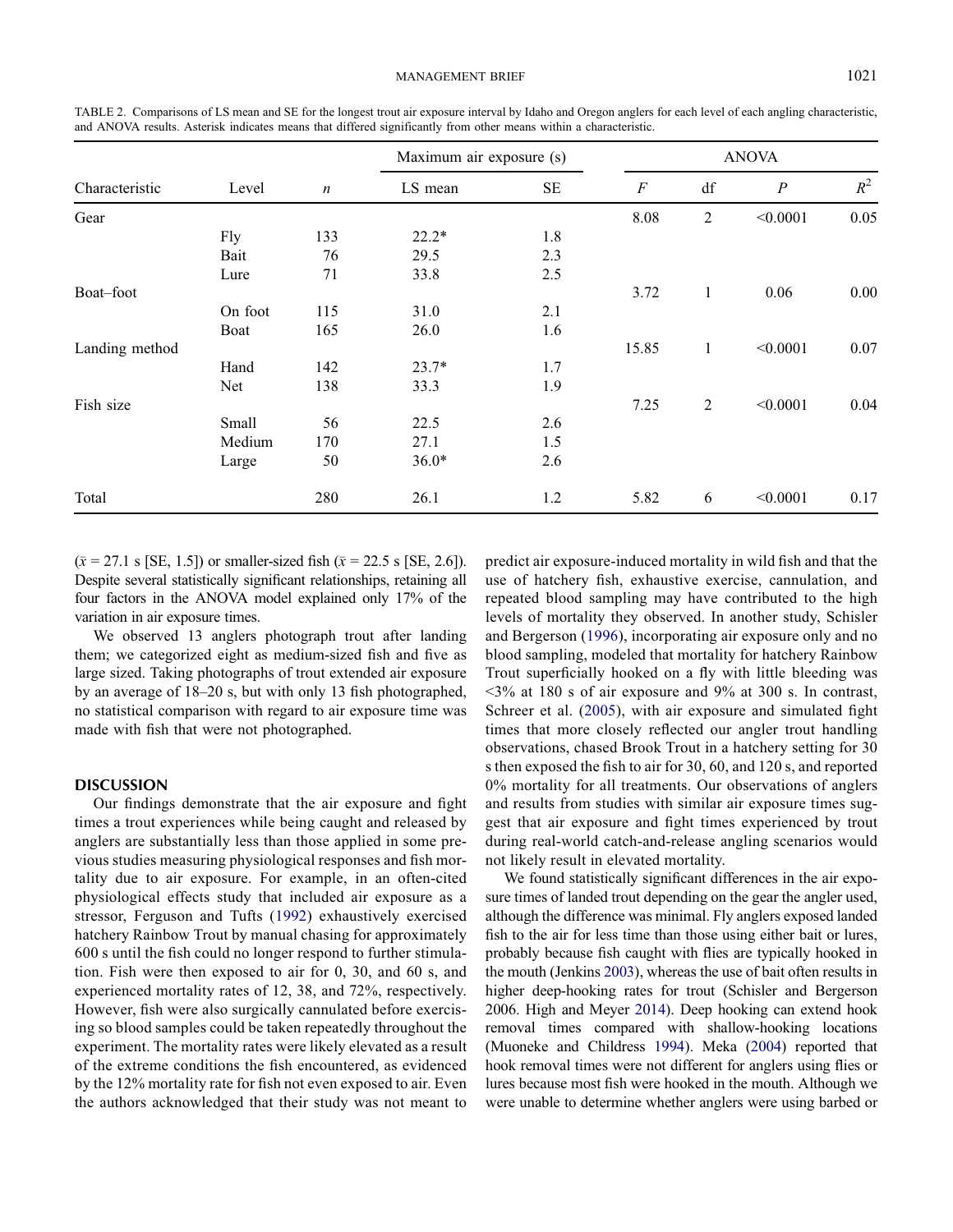barbless hooks, barbless hooks are more commonly associated with flies than lures or bait hooks, and barbed hooks can increase hook removal times (Falk et al. [1974\)](#page-6-27) and total handling times (Bloom [2013](#page-6-28)) compared with barbless hooks but are not necessarily related to increased mortality in caught-and-released fish (Schill and Scarpella [1997](#page-6-29)). Increased mortality associated with using bait or barbed hooks is usually related to deep hooking that causes organ damage when the hooks are removed (Muoneke and Childress [1994;](#page-6-4) Bartholomew and Bohnsack [2005\)](#page-5-1) and is not specifically related to air exposure or handling time.

We anticipated that trout would be exposed to air for a longer period of time if a landing net was used, presumably because fish or hooks became entangled in the net, delaying release. Barthel et al. [\(2003](#page-5-3)) compared injury and mortality rates of Bluegill Lepomis macrochirus landed using nets constructed of different materials and design; they attributed all the mortality (4–14%) observed in the study to injuries caused by the nets, not to air exposure.

We expected that smaller trout would be easier to handle than larger fish and, therefore, would be exposed to air for less time. Meka ([2004\)](#page-6-26) reported that landing and handling times increased with fish size in an Alaskan wild Rainbow Trout fishery and that landing time increased for experienced anglers mainly because they caught larger fish. In our study, the longer air exposure times of large trout suggests that anglers had more difficulty handling and removing hooks from large fish. The air exposure time of larger trout was only increased slightly because anglers photographed their catch, mainly because photographs occurred so infrequently. Because of the numerous factors that influence mortality rates or sublethal effects related to catch-and-release fishing, the minimal differences in air exposure times for the factors we measured (<14 s) are not likely biologically meaningful, regardless of the statistical significance of the factors.

From a fisheries management perspective, the most important aspect of using catch-and-release regulations as a management strategy is the elimination of mortality due to harvest; however, minimizing lethal and sublethal impacts to fish that are caught and released by anglers is also important (Cooke and Suski [2005](#page-6-30); Cooke and Schramm [2007](#page-6-31); Danylchuk et al. [2007\)](#page-6-16). Releasing a fish alive not only allows the opportunity for that fish to be caught again, but also allows fish to grow older and larger and reproduce more often with higher fecundity (Wydoski [1977\)](#page-6-32). We certainly encourage anglers to reduce stress and injury to fish during capture by landing and releasing fish as quickly as possible. However, the studies often cited by anglers and nongovernmental organizations to support angling regulations prohibiting exposing fish to air should be interpreted with caution when linking air exposure to mortality because real-life situations may not meet the lethal or sublethal thresholds previously established in the literature. For example, research on trout catch-and-release mortality suggests that fight times of 600 s (Ferguson and Tufts [1992\)](#page-6-17) and air exposure of up to 300 s (Schisler and Bergerson [1996\)](#page-6-14) caused mortality in caught-and-released trout. In our study,

nearly all anglers fought trout to landing in <120 s (maximum, 128 s), and exposed trout to air for <60 s (maximum, 160 s). As with the catch-and-release debate regarding the use of barbed or barbless hooks (Schill and Scarpella [1997\)](#page-6-29), we believe that many of the concerns with air exposure during catch and release are social in nature, not biological. Regardless, in the absence of harvest by anglers, the high natural mortality rates (30–75%) that most trout populations experience (e.g., McFadden [1961](#page-6-33); Carline [2006;](#page-6-34) Meyer et al. [2012](#page-6-35)) likely far exceeds any mortality associated with air exposure that occurs during catch-and-release angling.

Our study focused on several trout fisheries in Idaho and Oregon and, as far as we know, is the first to report the time that anglers (unaware they were being observed) exposed trout to air while practicing catch and release. Furthermore, our study only focused on air exposure, and we recognize that numerous factors, alone or interactively, can influence lethal and sublethal impacts to caught-and-released fish. Nevertheless, based on our results, we conclude that additional angling restrictions to prohibit removing trout from the water would likely have no measurable benefit in Idaho trout fisheries. We encourage similar research for other species and fisheries that may experience different environmental or physiological conditions than trout to better inform managers on how anglers actually handle fish when some or all of their catch are released, prior to instituting any angling regulations based on previous air exposure studies that may not reflect conditions a fish would experience in a real-life catch-and-release situation.

#### ACKNOWLEDGMENTS

We thank D. Daw and C. Mallet for assisting with data collection, and J. Cassinelli, P. Kennedy, and D. Schill for reviewing earlier drafts of the manuscript. Funding for this work was provided by anglers and boaters through their purchase of Idaho fishing licenses, tags, and permits and from federal excise taxes on fishing equipment and boat fuel through the Sport Fish Restoration Program.

#### **REFERENCES**

- <span id="page-5-2"></span>Aalbers, S. A., G. M. Stutzer, and M. A. Drawbridge. 2004. The effects of catch-and-release angling on the growth and survival of juvenile White Seabass captured on offset circle and J-type hooks. North American Journal of Fisheries Management 24:793–800.
- <span id="page-5-4"></span>Arlinghaus, R., and J. Hallerman. 2007. Effects of air exposure on mortality and growth of undersized Pikeperch, Sander lucioperca, at low water temperatures with implications for catch-and-release fishing. Fisheries Management and Ecology 14:155–160.
- <span id="page-5-0"></span>Barnhart, R. A. 1989. Symposium review: catch-and-release fishing, a decade of experience. North American Journal of Fisheries Management 9:74–80.
- <span id="page-5-3"></span>Barthel, B. L., S. J. Cooke, C. D. Suski, and D. P. Philipp. 2003. Effects of landing net mesh type on injury and mortality in a freshwater recreational fishery. Fisheries Research 63:275–282.
- <span id="page-5-1"></span>Bartholomew, A., and J. A. Bohnsack. 2005. A review of catch-and-release angling mortality with implications for no-take reserves. Reviews in Fish Biology and Fisheries 15:129–154.